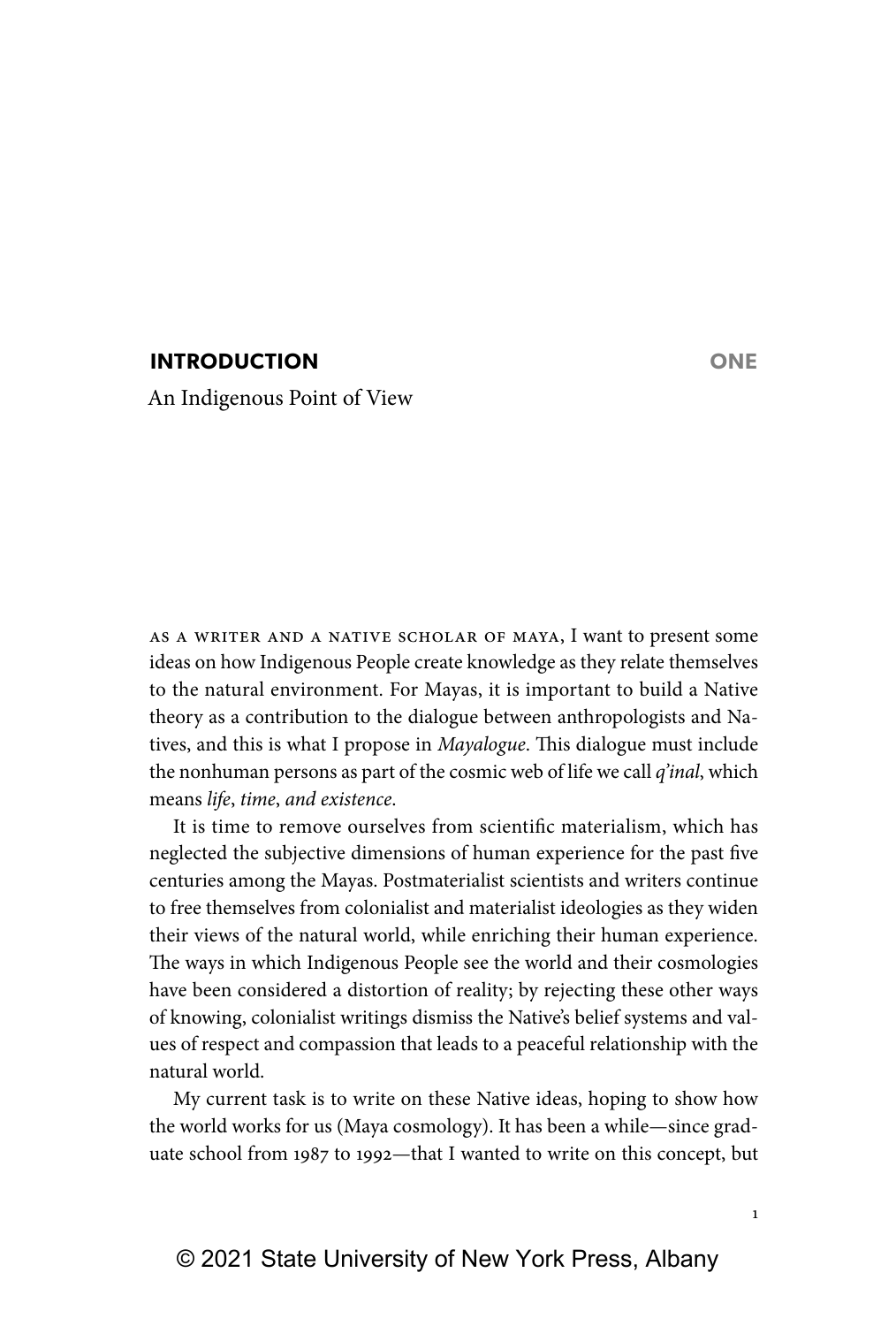my work was always postponed because I had to follow the academic tradition, which only approved as scientific the writings that fit within Western frameworks or paradigms.

In addition, my knowledge of Maya culture was put aside during my training in graduate school, where influential works of Western thinkers were the only required text to be used in the classrooms. No Latin American scholars were read, which made me realize that Native traditions were far removed from being considered as a possible source of knowledge. In academia, Native knowledge was seen as irrelevant or even nonexistent. That is why, as a Native scholar, I had to go back to my Maya tradition and rethink what should be an intellectual contribution of modern Mayas to the social sciences and humanities.

I had to follow the great Lakota scholar Vine Deloria, who has hoped that Native Americans would develop a Native theory based on the philosophy of cosmic unity or connectedness with everything that exists in the living universe. Vine Deloria envisioned that "the next generation of American Indians could radically transform scientific knowledge by grounding themselves in traditional knowledge about the world and demonstrating how everything is connected to everything else" (Deloria 1999:39).

The concept of relativity or interrelatedness is a key issue that has differentiated Native human action and attitudes in relation to the natural world. Fortunately, little by little, non-Indigenous People have come to understand that Indigenous Peoples' worldviews are different and diverse as are the thousands of other cultures that exist on earth. We can argue that there are many worlds "to view," and not just one world that everyone must see and agree on, as we were led to believe by Western philosophy and the Cartesian doctrine of scientific objectivity.

Since the early years of contact, called the "discovery of America" by Europeans, the Creationist (Christian) paradigm enforced incorrect views of Indigenous People as half humans. Effectively, the powerful Christian Creationist paradigm excluded Indigenous People from the Great Chain of Beings (God, archangels, angels, saints, and humans created by God), thus, classifying them as creatures outside of God's creation. The negation of the humanity of Indigenous People had a negative effect throughout time, because Native people were not considered "real" human beings, but beasts or cruel savages. The doubts on the rationality of Indigenous People of the Americas gave rise to the famous debate between Bartolomé de las Casas and Juan Ginés de Sepúlveda at Valladolid, Spain in 1555 (Las Casas 1974).

## 2 Mayalogue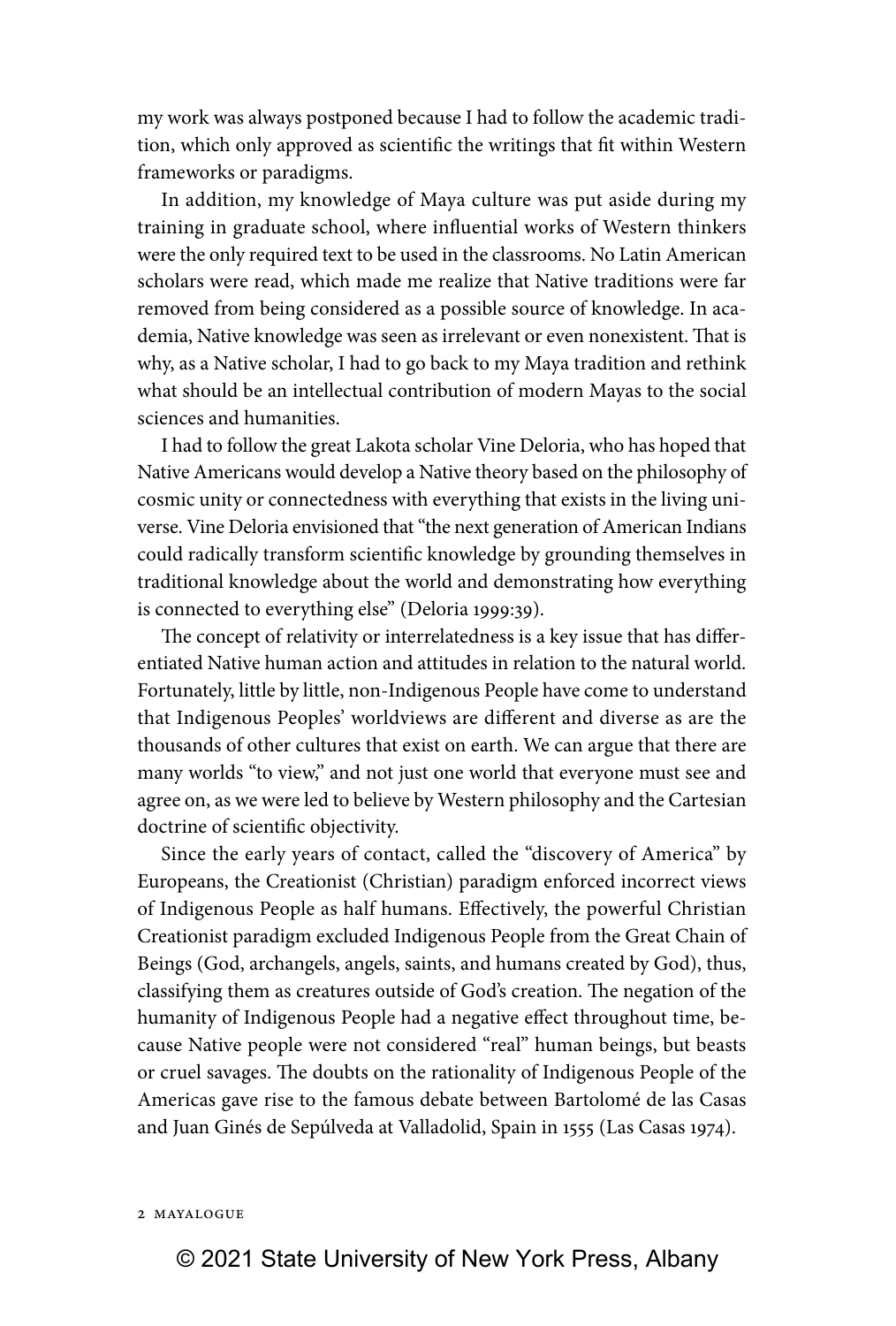But then, the Catholic King and Queen wanted to know more about their new domains, so they ordered the *encomenderos* to provide reports on the people and cultures that they have found on these invaded territories. A questionnaire was used to elicit information from the elders of the land, so that they could tell them about their antiquities. Curiously, almost all reports contained the same answer to the question concerning their religious belief—that the ancient Mayas: "*Tenían el conocimiento de solo un Dios que crió el cielo y la tierra y todas las cosas*" (had the knowledge of the Only-One-God [Hunab' K'uh] who created heaven and earth and everything that exists) (*Documentos In*é*ditos* 1898:78). The Spanish encomenderos and priests learned immediately that the Indians of the Maya region of Yucatan had a common religious belief on the Only One God (Hunab' K'uh), or the power of the universe that created everything that exists. Because of the existence of certain similarities in the spiritual world of Europeans and Mesoamericans, it was possible for Indigenous People to adopt and rework some religious symbols into their belief systems. In this way, a syncretic religion was created for accommodating Indigenous worldviews within the imposing and dominant Western religious traditions, such as Catholicism (Bricker 1981; Farris 1984; Ruz y Navarro 2005).

The sacred literary book of the Maya called *The Popol Vuh* is a good example for discussing Indigenous cosmologies. For example, the myths of origin and creation in the *Popol Vuh* are like the stories in Genesis of the Christian Bible. Although, a major difference is that for Indigenous People "creation" did not occur in a distant or unknown "mythical" place (Eden), but on Indigenous territories. These places of creation are a part of the sacred geography such as the "emergence holes" or *sipapuni* among Navajo and Pueblo Indians of the Southwest, United States. In other words, Indigenous People have strong connections with the land, which is the center of their spirituality. To understand earth is to understand ourselves, since everything is interrelated and dependent on human action, which must be based on the values of respect and reciprocity.

With this open-mindedness, Indigenous People, especially the *ahb'eh* or *ajq'ij* (Maya diviners and guides) achieved wisdom by paying attention to nature, while living and experiencing the gifts of life emanating from nature, earth, and the universe. Thus, the common Native phrase "We all are relatives" is a universal Indigenous truth that is shared and promoted by Indigenous People, then and now, as well as by traditionalists and modern Native scholars everywhere.

Introduction 3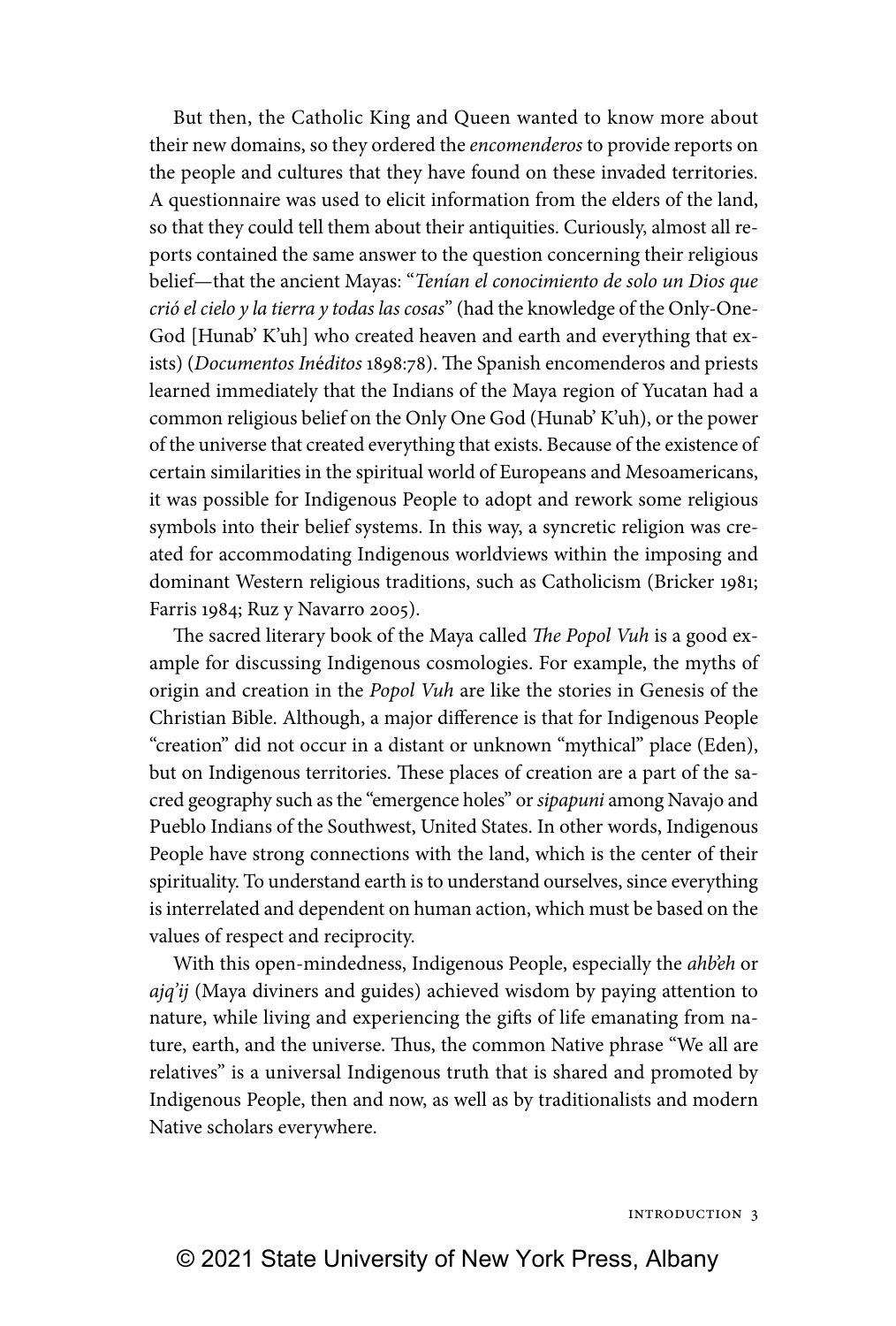Most Indians hear this phrase thousands of times a year as they attend or perform their ceremonies, and for many Indians without an ongoing ritual life or religious belief, the phrase seems to be simply a liturgical blessing that includes all other forms of life in human ceremonial activities. But this phrase is very important as a practical methodological tool for investigating the natural world and drawing conclusions about it that can serve as guide for understanding nature and living comfortably within it. (Deloria 1999:34)

As we can see, the concept of interrelatedness with nature and the cosmos is not new, but it is something ill explained and misunderstood by scholars and missionaries. Ancient pre-Hispanic Maya documents such as the Madrid and Dresden Codex show even with illustrations the ritualized relationships that exist between humans, nature, and the supernatural world.

When human beings are not able to perform or practice this respectful relationship, and instead there is an abuse of nature, even warring with other nations for invading and appropriating the other's resources, that reciprocity and unity is ruptured, thus bringing destruction, epidemics, hunger, and death. Respect for life in all its forms is a way of maintaining balance and harmony with the natural world and the universe.

Similarly, the ethnohistorical and prophetic documents called *Chilam Balam* provide us with abundant stories that explain how human beings have suffered hardships because of their reluctance in following the natural law that enforces balance in the world and the cosmos. The Mayas believe that the candle of life can be turned off because of bad management of resources and human's neglect of other living beings. The ethnohistorical texts mentioned above documented the sacred knowledge of ancient Mayas, and this knowledge was maintained for centuries by the *ahb'eh* (calendar experts and diviners) who passed it down to new generations through stories, prayers, and ceremonies. Among the Jakaltek Maya, the *ninq'omlom* was the person who knew the ancient prayers by memory and could recite these poetic or flowered words in discourses that lasted many hours during the Maya New Year ceremony. These sacred discourses or prayers were pronounced eloquently, utilizing the poetic or literary devices called couplets and parallelism. This was the most appropriate way to ask for the well-being of humans, animals, plants, and Mother Earth, while giving thanks to Hunab'K'uh for the gift of life and the goodness of creation. In other words, human beings were created to fulfill a sacred mission, which is to nourish and sustain God and His helpers. They wanted to be invoked and remembered on earth, so

## 4 Mayalogue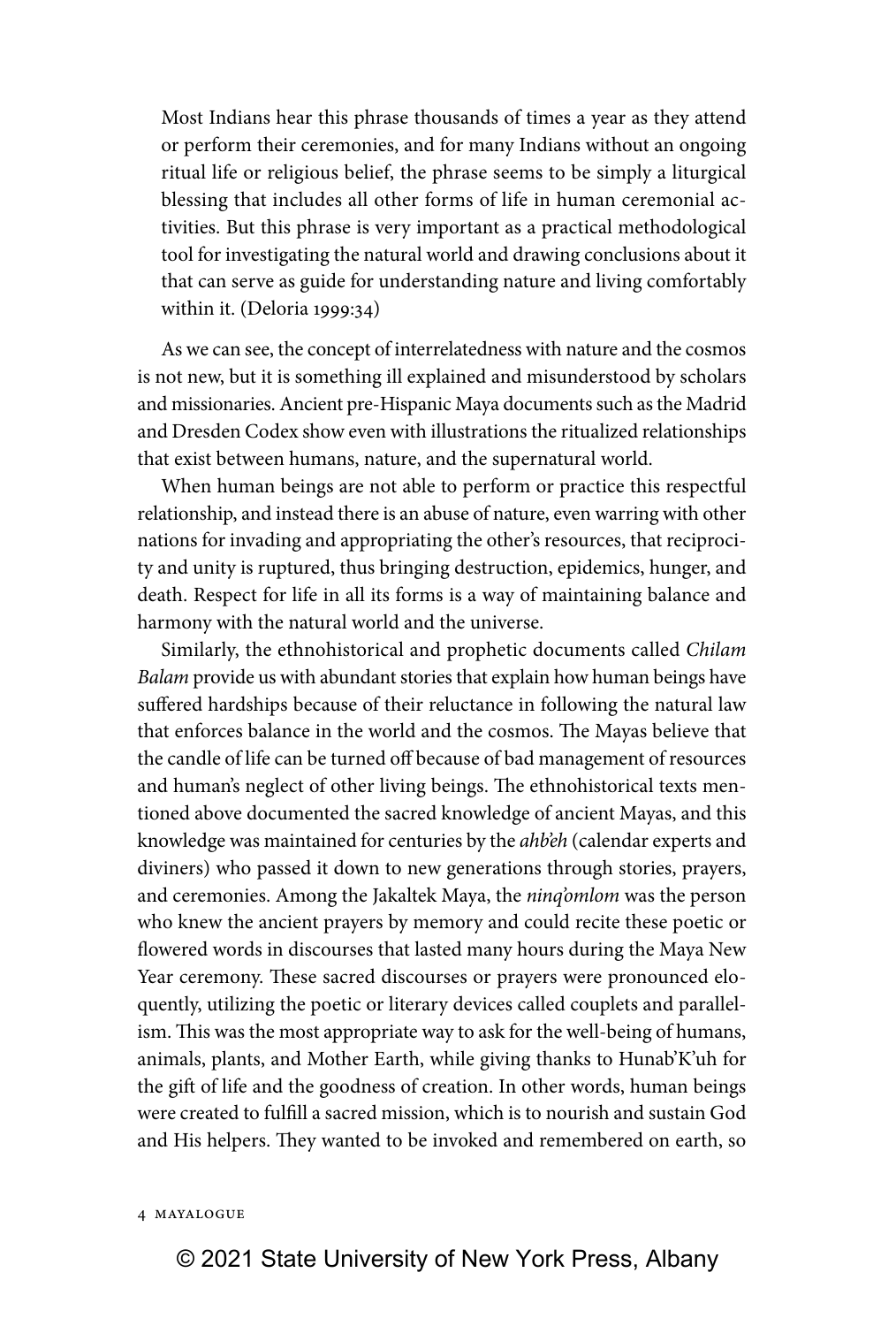they said: "Let us try to make obedient, respectful beings that will nourish and sustain us" (Goetz and Morley 1950:86).

In our modern world, where children are not in contact with nature but immersed in a virtual fantasy fighting monsters and dragons in computer games, it is hard to understand and value nature as our ancestors did as members of a moral community. That is why some Indigenous People, such as the Haudenosaunee (Iroquois) have insisted on the concept of the "seventh generation"—that, we humans can make our own living from earth and use the resources consciously, making sure that we don't put in jeopardy the ability of future generations to make their own living from the same natural resources that earth provides (Lyons 2008; Barreiro 2011). The concept of the seventh generation is an important doctrine or rule to follow. The reason is that, while Indigenous People insist on a respectful and rational use of nature, the doctrine of science and technology ignores this Indian philosophy of life and cosmic unity.

In the past, the most common argument against Indigenous spiritual beliefs in relation to earth and the cosmos was that Indians lived in a mythological world in which their primitive mind could not distinguish reality from fiction. Others insisted that Indians had a wrong observation of nature (earth), which they believed to be a living being, giving spirits to everything that exists in nature. This wrong explanation and interpretation of Indigenous behavior and spirituality was called "animism" by early-nineteenth-century evolutionist scholars (Tylor 1889). From anthropological and sociological explanations, animism is considered an inferior state of mind of the Natives, who believe that sticks and stones or any material object have souls, and this was a proof of their lower stage in the evolutionary process.

There is, then, confusion in the understanding of what Indigenous People have called "*pixan*," the soul bearer or spirit of creation. In Maya philosophy, the concept of *pixan* or the "spirit of creation" is the essence of that "thing" that exists (humans, plants, animals, mountains, rivers, objects, etc.) as belonging to the universe of earth and the universe of heaven. In other words, the living earth and everything that exist on it shares the same breath of creation and all must reciprocate to maintain balance and harmony for a healthy relationship. For the Mayas then, as for other Indigenous People, earth is a living being (*itzitzal yeyi*), a concept used by the *Jakaltek* Maya referring to the generative power of earth to give and sustain life in all its forms, colors, texture, and shapes.

We will always refer to the malicious actions of destruction by early missionaries such as Diego de Landa, who was a fierce enemy of Maya culture.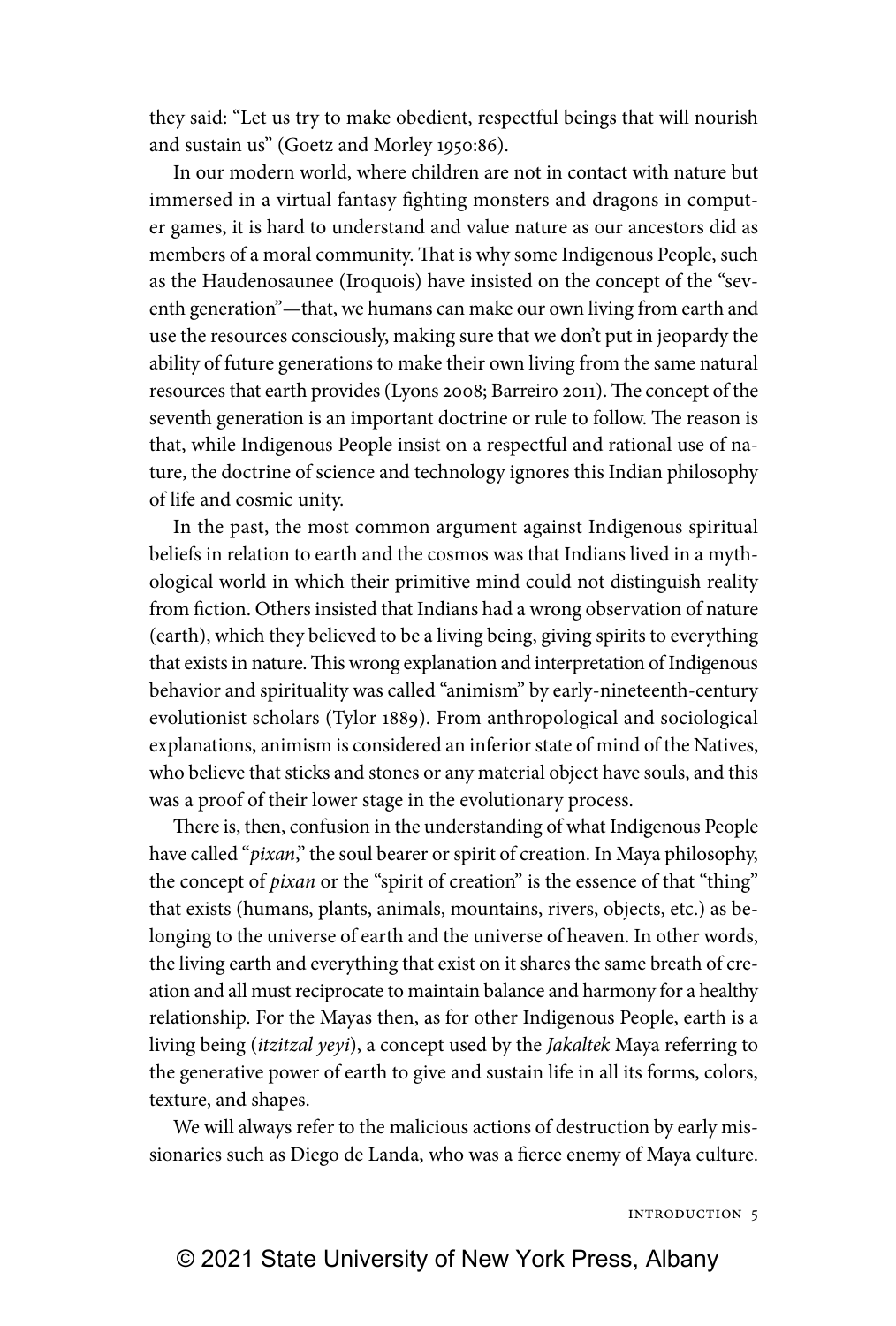He condemned their religion and ways of life as the teachings of the devil. Then, in the twentieth century, Mayanists have continued to condemn Maya people as idolaters, as they are said to adore hundreds of gods (Montejo 1993). This misunderstanding is now being clarified by some modern anthropologists who have been more cautious in asking the opinion of "day-keepers" about Maya spirituality. On this issue, Ted Fisher has said the following:

Despite having different names, different symbolic associations, and different contexts of activity, these "gods" are described by most *ajq'ijab'* as aspects of a single, unified force that animates the cosmos. Viewing unity in diversity is characteristic of Maya cultural logics in a number of domains, and such unity is conceptually associated with balance and harmony within and between both the physical and the metaphysical worlds. (Fischer 2001:180)

Another front of attacks against Indigenous beliefs and worldviews has been carried out by fundamentalist religions such as Protestantism. Fanatics of Protestantism claim to have taken a millennial mission to convert the Indians before the end of times, which will come soon according to them. In other words, Indigenous People are still considered to be lost in a world of paganism as they keep practicing their ancient traditions and ceremonies. Adding to this misunderstanding are those New Age individuals or pseudoscholars who are engaged in creating esoteric worlds for the Natives, to the point that some have considered themselves as the personification of ancient Maya rulers. This is the case of Jose Argüelles who claims to be the personification of "Lord Pacal" of Palenque, who was supposed to have come to life in 2012 (Argüelles 1987).

My intention here is to discuss how Native knowledge is produced (Maya epistemology) by referring to the traditional knowledge that I learned as a child and as a Maya man who has lived and struggled between two worlds. The ideas presented here are samples of surviving Native knowledge in Maya communities, which early scholars have referred to, but without deepening into its meanings and methodology. This is an effort to synthesize the knowledge system of Indigenous People based on the tri-dimensional cosmic unity and relationship between humans, nature, and the spiritual world. These teachings are not new, but a way of life preached and promoted by Native prophets and wise men and women in ancient times. This was the case of *Topiltzin-Quetzalcoatl*, the ancient Mesoamerican prophet who was responsible for teaching a philosophy of life while maintaining human virtues and values of peace, harmony, and respect for earth, the sacred, and the universe.

### 6 Mayalogue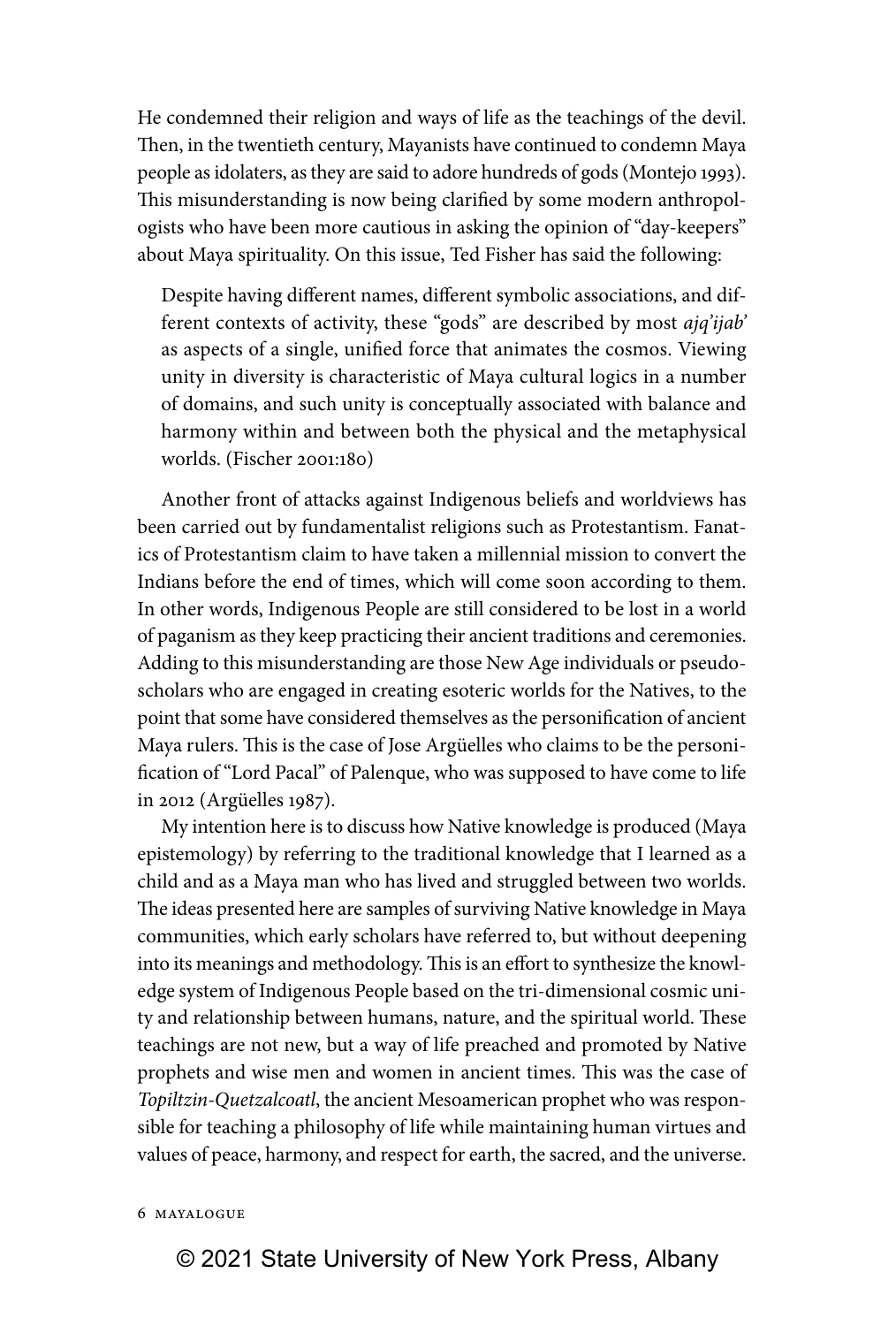It is difficult to comprehend the many characteristics of Mesoamerican civilization if one does not take into consideration one of its most profound dimensions: the conception of the natural world and human being's place in the cosmos. In this civilization, unlike that of the west, the natural world is not seen as an enemy. Neither is it assumed that greater human self-realization is achieved through greater separation from nature. To the contrary, a person's condition as part of the cosmic order is recognized and the aspiration is toward permanent integration, which can be achieved only through a harmonious relationship with the rest of the natural world. By obeying the principles of the universal order, human beings fulfill themselves and meet their transcendent destiny. (Batalla 2002:27)

Similarly, Deganawidah the prophet and Peace-maker of the Iroquois was also a main figure who established the Great Law of Peace and Unity, which was observed and followed by the Iroquois Confederacy. His philosophy has to do with respect and thankfulness to the Creator, who provides the earth with all that we humans need for our subsistence. In his teachings he specified that humans must give thanks, as follows:

To the forest trees for their usefulness, to the animals that serve as food and give their pelts for clothing, to the great winds and the lesser winds, to the Thunders, to the sun, the mighty warrior, to the Moon, to the messengers of the Creator who reveal his wishes, and to the Great Creator who dwells in the heavens above, who gives all thing useful to man, and who is the source and ruler of health and life. (Peterson 1990:76)

This same philosophy of life was preached by Native American chiefs who fought for their land and territories against early European colonizers. In the United States we have the classic case of Chief Seattle, whose thoughts and teachings have remained today as a quasi-religious approach and prayer to nature. In the same way, the great medicine man, Black Elk, kept alive his vision throughout his life, fulfilling his mission to serve his people and to maintain the unity of tradition and Native spirituality (DeMallie 1984). In modern times, Native American leaders such as Chief Oren Lyons (1994) have insisted on the defense of the rights of all living beings and not only that of humans. This philosophy of unity was taken seriously by the Indigenous working group within the United Nations as they developed the now Universal Declaration on the Rights of Indigenous People (UN 2007).

These ideas of unity, interrelatedness and common origin have been also taken by some Western scholars as a new understanding of life and have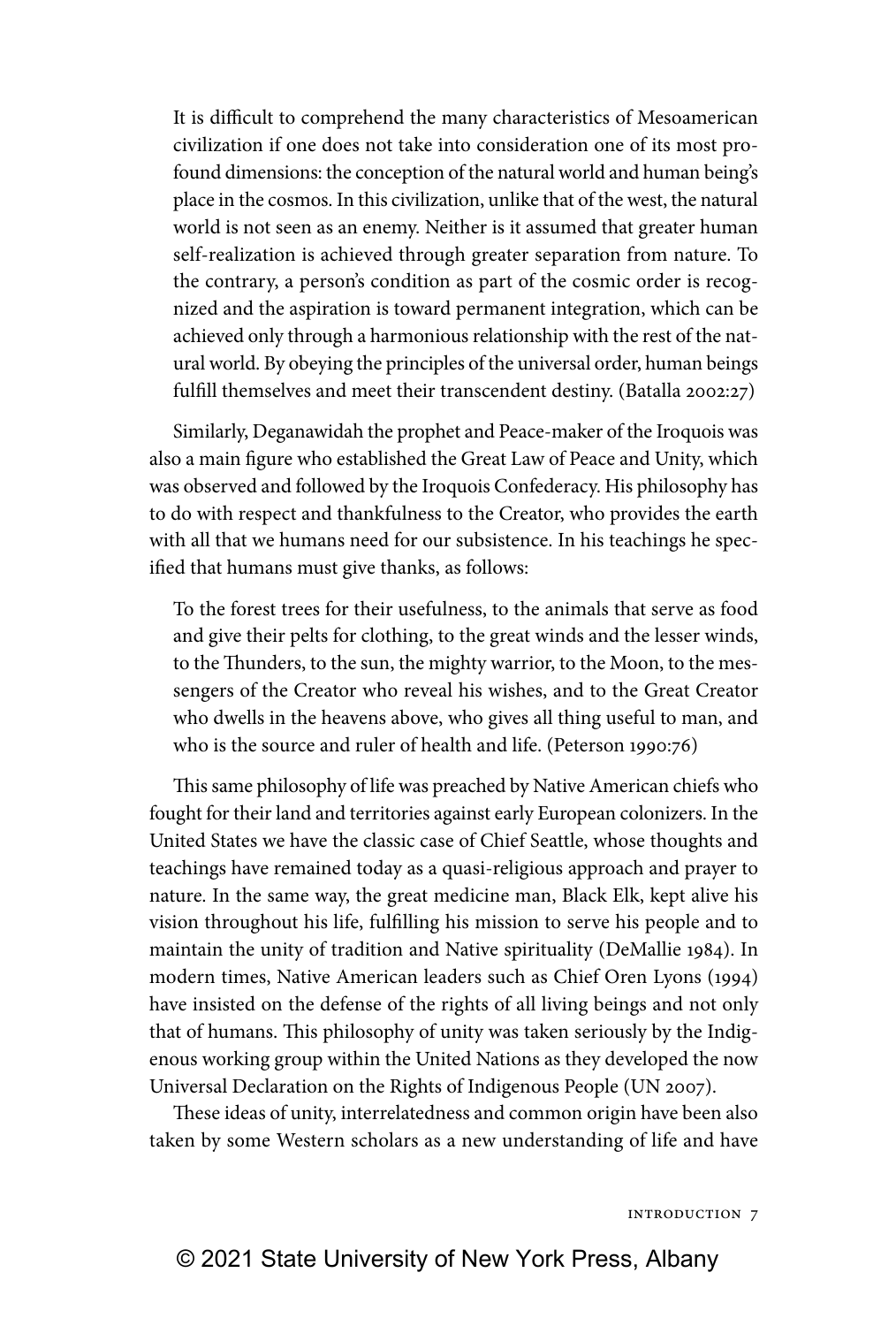reworked them into a new philosophy of relationship called "biophilia" (Wilson 1984), or the natural kinship with all living beings. Others, of course, are engaged in developing policies for the protection of the environment, taking the debate of reciprocity and respect for life and earth, to the concept of land ethics, as developed by Aldo Leopold (Leopold 1949). Still others have extended this original Native American concept of unity and respect for nature, focusing their criticism on the interactive use and abuse of natural resources, while proposing a moral ecology, as they question the following: "How can we appreciate the logic of peasant-based ecologies without giving into essentialism and romanticism? I suggest a notion of 'moral ecology of nature use,' which offers an alternative to the rampant hit-and-run ethic of environmental modernization or its antithesis, the fencing off wilderness from human use" (Parajuli 2001:571).

Fortunately, now, some scientists have taken this issue of cosmic unity and universal kinship more seriously, to the point that more attention is given to these original Native ideas. We need to do more, because it is well known that Native ideas are accepted as rational only if Western scholars or scientist promote them. But when Indigenous People are the one who write and refer to these universal ideas of kinship and cosmic relationships, they are immediately dismissed as nonsense. For this reason, Indigenous scholars must continue to struggle to have their ideas accepted, just as Western thinkers propose their own theories and truths. Of course, not many scholars or scientists write and publish on Indigenous epistemological truths. Some write on these issues of natural relativity with certain fear or caution because Indigenous epistemologies are not totally approved by the scientific community. Those who write and make proposals supporting this philosophy of cosmic unity are writing, as Peter Knudson says, "at the border of scientific heresy" (Knudson 1991).

Of course, there is always the problem of romanticizing the lives and knowledge of Indigenous People, a practice that has become pervasive among New Age people and "wannabe" Indians. For this reason, the writings of scientists and Western scholars supporting Indigenous wisdoms and worldviews are always important because they can show that scientists are not a separate species of beings cultivated in laboratories, but human beings who should be in touch with the natural world. There is hope for scientists to embrace or to pay attention to Native knowledge and recognize it as valid information for complementing their scientific worldviews. On this hopeful future, Peter Knudson has written, "I nurture a growing sense that the West has much to learn from the accumulated ecological wisdom of First People

### 8 Mayalogue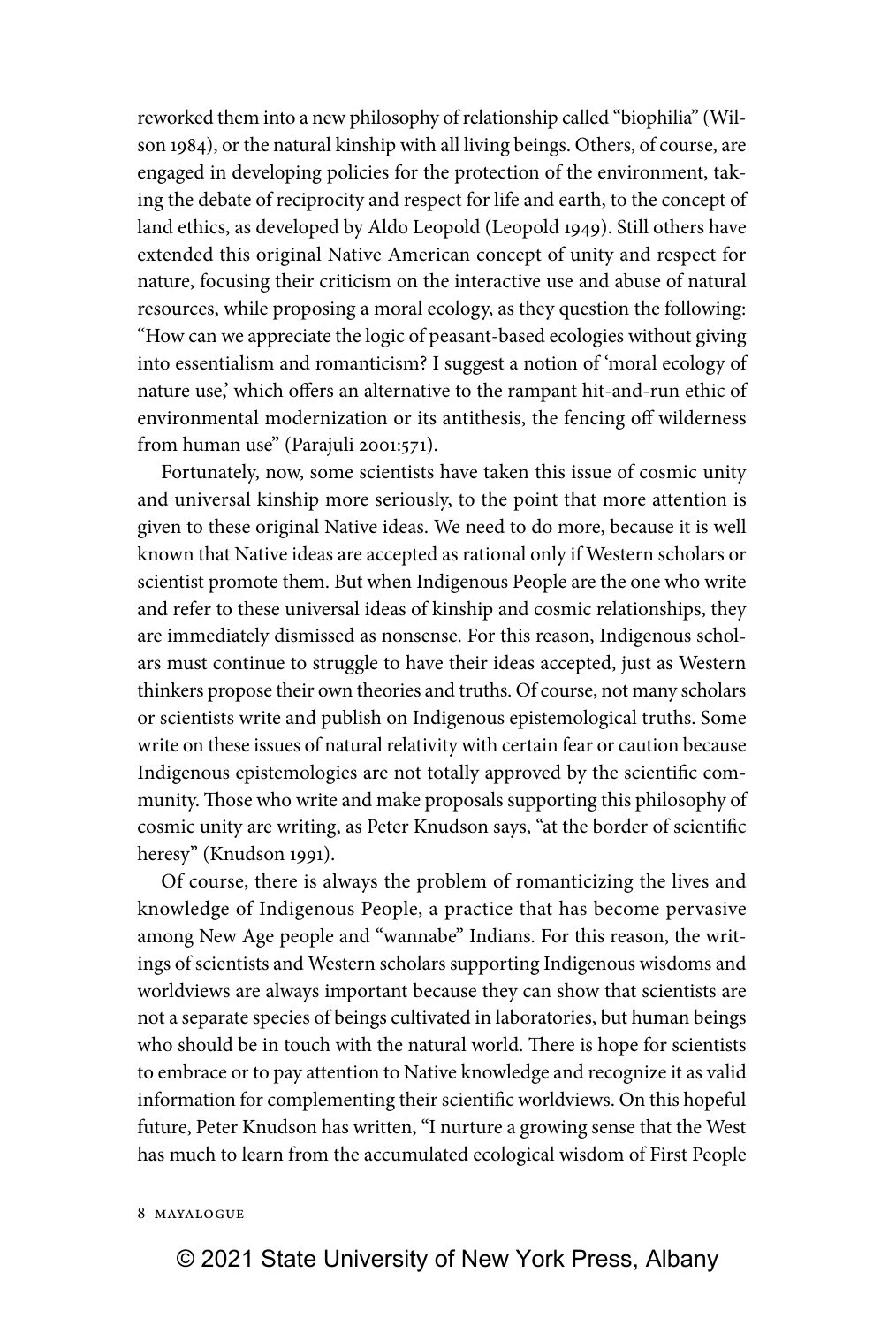whose lives and cultural traditions have emerged from a daily intimacy with the natural world" (Knudson 1991:90).

As we Mayas witness the continuous destruction of the environment all around the world (e.g., the Lacandon, Petén, and the Amazon rainforests), we ask ourselves, When did humans lose their way and became heartless and mindless people, to the point of forgetting their mission as guardians of the natural world? The *Popol Vuh* mentions different eras or periods of creation, while emphasizing the failure of the first humans made of mud and wood, the metaphor for senseless human beings. These creatures were mindless, and they acted without respect for nature, as they abused their utensils and domestic animals. For their senseless action, they were punished and vanished from earth by a flood. These teachings from the *Popol Vuh* remind us of previous eras and the wrong actions of humanity in ancient times, which invited destruction and the dismantling of the world. These are ecological teachings that constantly remind the Mayas of their mission to nourish their Creator, while making their living out of the natural world—always with respect, so that life is replenished on earth.

Obviously, we can also find distant lessons from other non-Indigenous cultures that can help us to understand the needs for a harmonic coexistence with other living beings. Nevertheless, these teachings may have been already forgotten, while fear has resurfaced in the mind and heart of modern human beings living mostly in the Western world. The Nicaraguan poet Rubén Darío wrote a great poem called "Brother Wolf," which is a parable about human fear and the violent behavior against certain animals that are killed or persecuted in their own habitats. I read this poem when I was in middle school and I have internalized it because of its poetical substance and the message of compassion that it provides for correcting human action.

In the story, the poem tells, Saint Francis of Assisi goes to confront the wolf that has eaten sheep and shepherds in the prairie, trying to stop the bloodshed. The saint made peace with the wolf and invited him to the convent to live peacefully, an invitation that the wolf accepted. There, the wolf lived as a docile pet, living with humility and without harming anyone. A little while later, the people got used to its harmless presence among them. After seeing the wolf as a humble and defenseless animal, the people started to kick and hit him with sticks and stones. One day, when the saint was absent, the wolf was insulted and humiliated by the people, so the wolf returned to the prairie where he started to attack and devour people and animals, as before. Once again, the Saint went to convince him to stop such destruction, but the wolf told Saint Francis that the people maltreated him for no reason,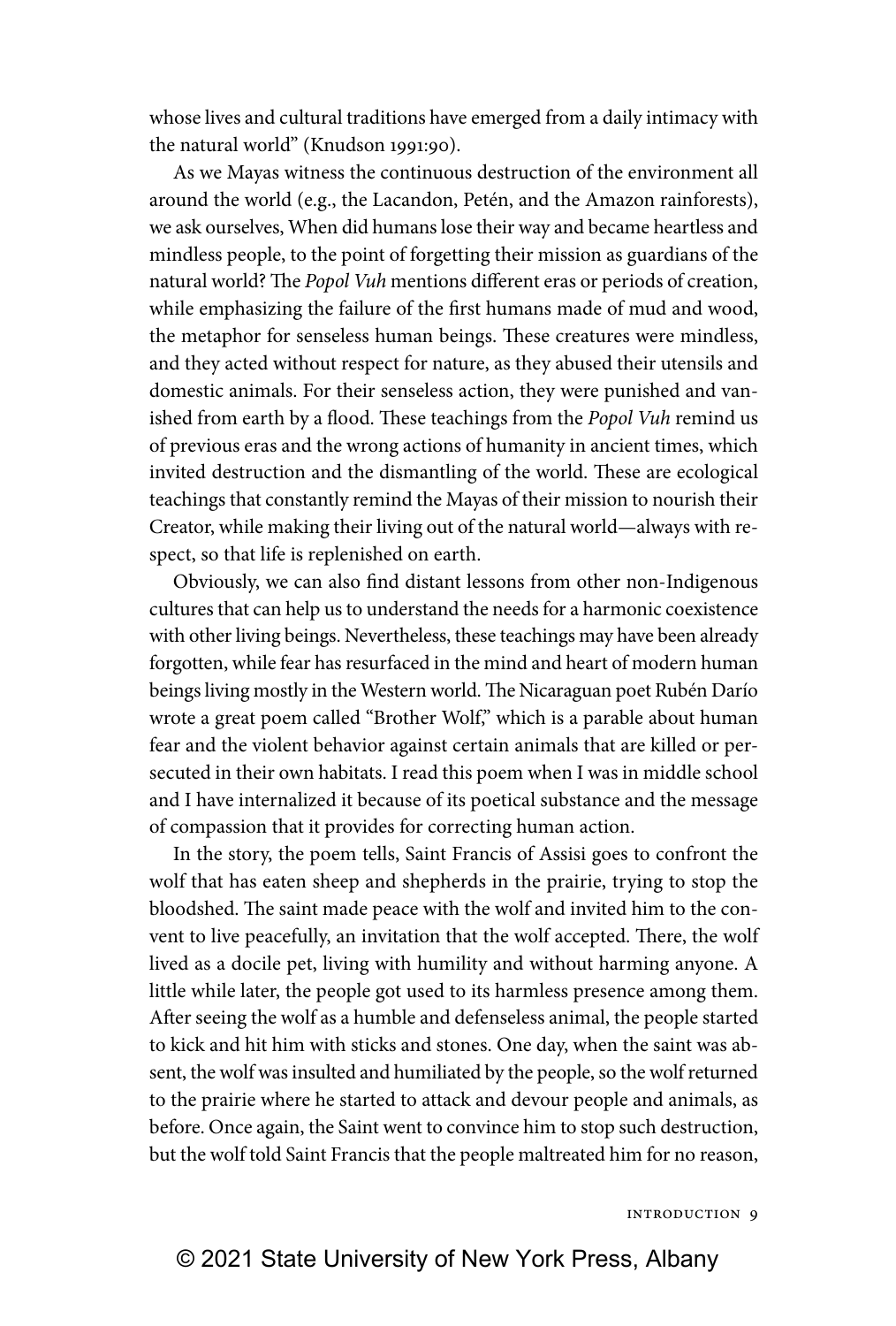and that humans were worse than beasts. The wolf said, "If I kill and cause fear in humans, it is because that's my nature. I do it to secure my food, unlike humans who kill and destroy not for food, but because they take pleasure by killing and doing damages to others without compassion" (Darío 1985).

This time, the wolf rejected the saint's invitation and did not return to the convent, but stayed in the woods, as it was its natural habitat.

The concerns for life and the understanding of human relationship and collective survival in conjunction with everything that exists on earth was a way of life for Indigenous People in precapitalist societies. Obviously, this respectful relationship with nature changed with the colonial exploitation of resources and the development of capitalist economy among indigenous people in Latin America.

In the present era or millennia, Indigenous People who have maintained their respectful relationship with their environment, have been seen as backward people who want to remain poor while sitting on enormous amounts of wealth without exploiting them. So, as industrialized countries turn their attention to Indigenous protected territories, Indigenous People find themselves in precarious situation in the middle of modern conflicts such as guerrilla warfare, drug-trafficking, mining operations, and forced migration that has dislocated entire communities. In the case of Guatemala, Indigenous communities have been accused of sheltering drug lords, so national police and the army have invaded their communities, terrorizing them in order to get them to abandon their territories. The war on drug has been used as a new excuse for directly attacking Indigenous People, to remove them from those lands waiting to be exploited and "developed" for the benefit of the elite and transnational corporations. Against these state sponsored attacks, Indigenous People have resisted total assimilation and have fought for their rights and self-determination for centuries. This is the case of the Zapatista rebellion in Chiapas, Mexico, or the pan-Maya movement for cultural revitalization and decolonization taking place in Guatemala (Warren 1998; Montejo 2005; Del Valle Escalante 2008).

Many external forces are exercising pressure on Indigenous People's traditional ways of life as they are being assimilated by the attractive commodities offered by modern technology and globalization. This process is seen in the massive migration of Indigenous People from their homelands to the United States, where they come with dreams of making money and having a more decent, if not luxurious, life, such as those who have always enjoyed economic opportunities and have discriminated against them in their countries of origin.

#### 10 Mayalogue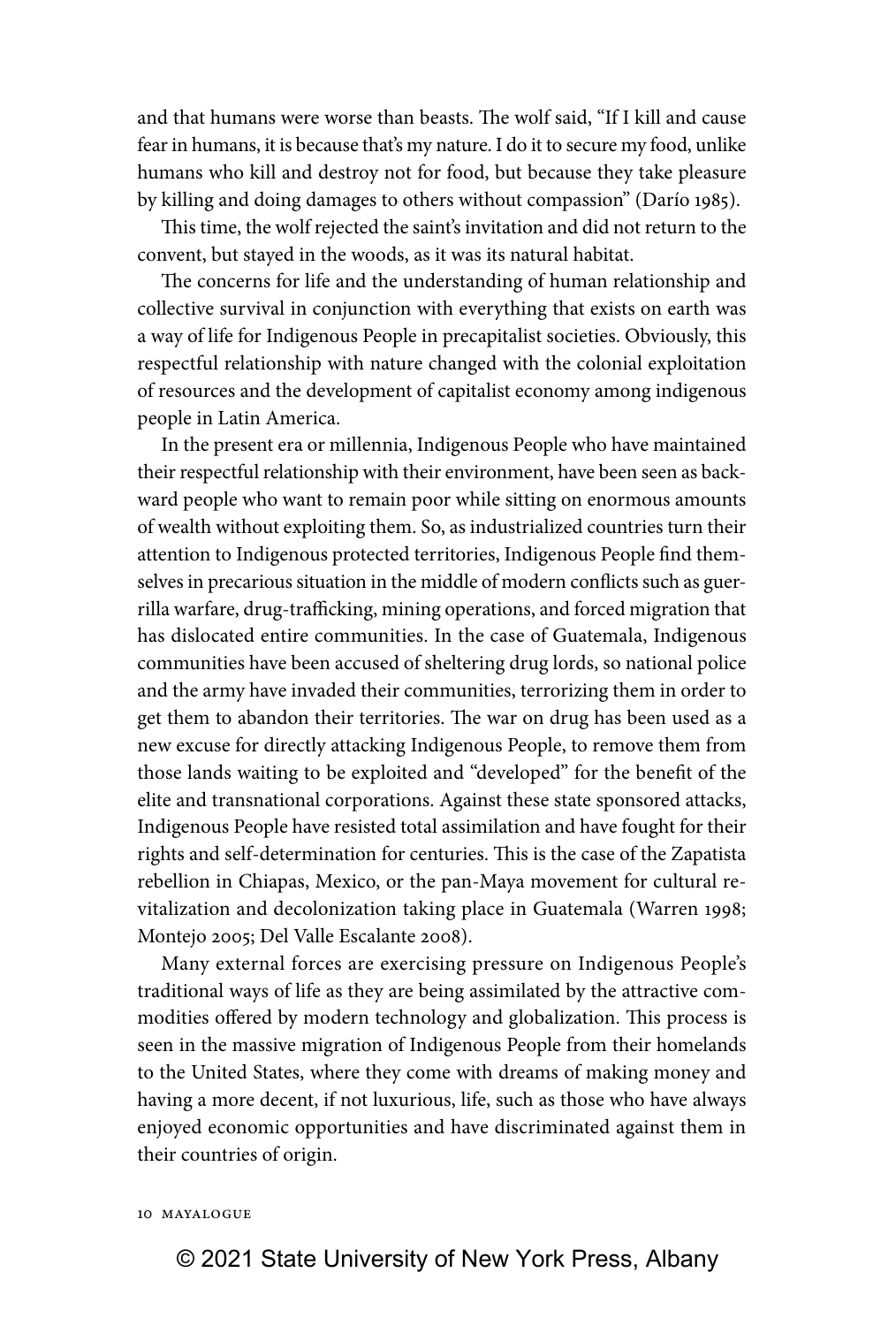Despite all the suffering and changes occurring around them, most Indigenous People are conscious of the importance of revitalizing their cultures, and not giving up to total assimilation or de-Indianization (Batalla 2002; Varese 2006). Some Native Nations have taken the road of economic self-sufficiency as a tool to strengthen Indigenous cultures such as the case of the Pequot and Oneida Indian Nations, who have become economically successful because of operating casinos and other economic enterprises on their territories. Their ultimate concern is to empower themselves economically and to be self-sufficient by creating and running their own institutions for achieving their self-determination.

We can argue that Indigenous People have become more organized for maintaining their worldviews and religious practices that are being shaken by the waves of economic and technological globalization. For example, Maya elders who integrate the Council of Elders and a*jq'ij* (Maya spiritual leaders) continue with their missions by using the sacred Maya calendar, which guides their spiritual actions and ceremonies. For the Mayas, all human beings are born with a mission to be fulfilled on earth, and it is up to the person to find that mission and to be responsive to the Creator, while serving the community and protecting life on earth. Unfortunately, with the recent wave of massive transnational migration going on now, the early teachings of the ancestors are being forgotten. Young people are abandoning their communities, attracted by the powerful economy of the United States and the technology that compels them as never before.

Chapter 2 provides a brief historical background of some anthropological theories from which our Western understanding of Indigenous cultures was built. From these major contributions, other anthropological theories were developed and chapter 3 focuses on the process of decolonizing Native histories and cultures.

Chapter 4 is dedicated to building a Native theory that I call Mayalogue or the treaty of Maya ideas and contributions to the dialogue between anthropologists and Natives. This dialogue includes nonhuman persons as part of the cosmic web of life. Chapter 5 focuses on Native methodologies and the importance of the oral tradition as a method for documenting history, which for Mayas is cyclical, such as the closing of a major cycle called *Oxlanh B'en* or *B'ak'tun*. Chapter 6 focuses on the process of "telescoping" of time (Bricker 1981), which is a Maya method for integrating past histories into recent ones. This process is completed with the mythification process in which a leader or a hero enters the cannon of history as a supernatural being. Chapter 7 focuses on Maya epistemology and the importance of using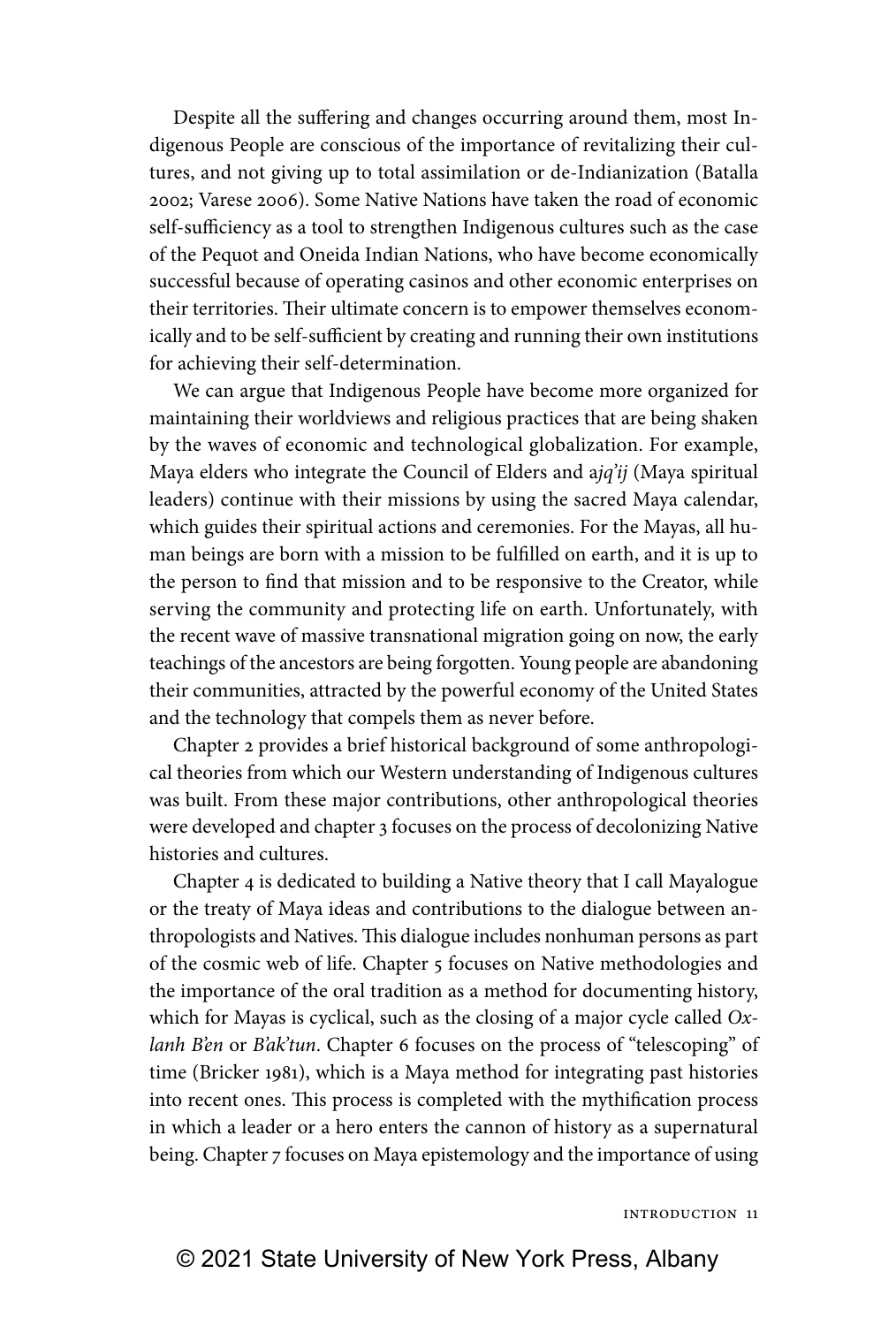Maya terminology for referring to Maya ideas, rather than replacing them with Greek or Latin terms. To use native concepts such as *ohtajb'al*, the instrument for knowing, or the accumulation of knowledge is part of an effort to decolonize the mind.

Chapter 8 develops the ideas central to Mayalogue: the interconnectedness between humans, nature, and the spiritual world—the three elements of the interactionist model. Chapter 9 refers to the spirit bearer or *yijomal spixan*, which is a Mesoamerican concept of the alter ego, or the animal companion of an individual. This is a spiritual animal that shares its destiny with the individual and is explained here as a proposed theory for the Maya self. Chapter 10 focuses on the "cargo system" or communal service to the community, and God. The service is like a burden to be carried out by an individual for the purpose of maintaining a healthy world and in harmony with nature and the Creator.

Chapter 11 describes the interactionist model. This model explains the relationship between humans and nature, which is always connected to the spiritual world, and makes Mayalogue a cosmo-centric paradigm. Chapter 12 focuses on the cyclical concept of life and existence on earth, and the need for maintaining that world and keeping it alive (Berger 1977). Earth and civilizations have passed through major cataclysmic changes and processes of world building, world maintenance, world dismantling, and world renewal. Finally, chapter 13 returns to the cyclical concept of time and discusses the 13 *B'ak'tun* as the ending of a major time-cycle. For the Mayas, time is cyclical and there were prophetic times embedded within the Maya calendar, such as the recently ended 13 *B'ak'tun* (12/21/12).

 The basis for Mayalogue comes from an empiricist contribution as well as from the ideological understanding of the world and life (*q'inal*) taking fundamental lessons from the *Popol Vuh: Sacred Book of the Mayas.* The Maya calendar is used as a unifying element of universal categories, which includes in its twenty day names the days for the ancestors, plants, animals, rivers, mountains, wind, sun, moon, earth, universe, and so on. Once again, we insist that Indigenous People do not separate nature from humans, body from mind, religion from human activities, and so forth. "Instead there is an understanding of the holistic connectedness of all that exists. For a people holding such a holistic view of the world, everything would be sacred and imbued with spirit, a part of a greater whole inseparably interwoven" (Kaiser 1991:116).

This is the Native or Indigenous contribution to the study of humanity, which is not human centered, but as an integral part of a universal system